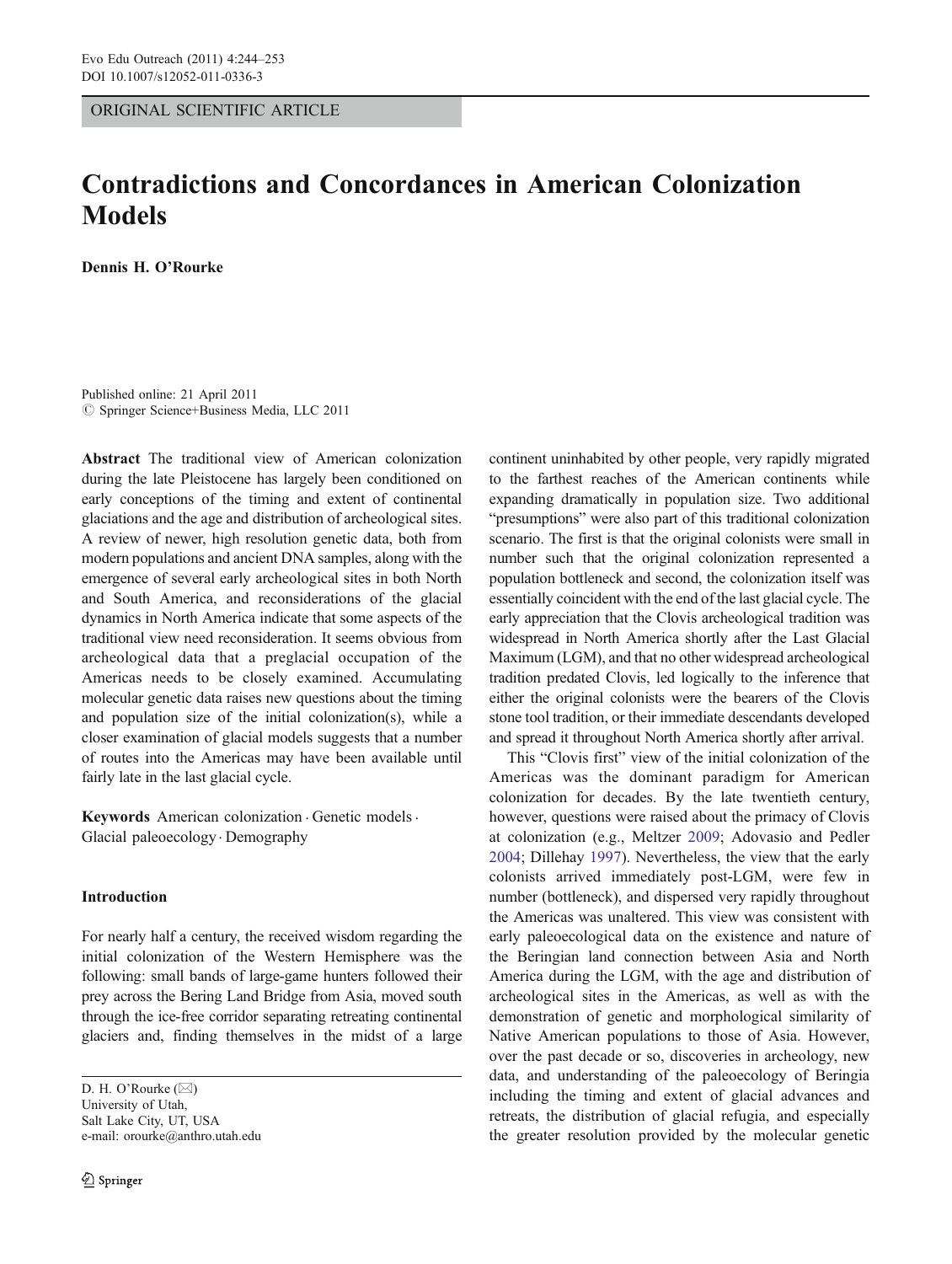characterizations of modern and ancient indigenous populations have raised questions about various aspects of the traditional view of American colonization.

In this essay, I do not propose to provide a detailed review of either the archeological record of the Americas, patterns of genetic variation that characterize indigenous American populations and that inform us about the genetic history of a hemisphere, or of newer data that inform us about the late Pleistocene ecologies and glaciology of the Americas. Such comprehensive and detailed reviews from several perspectives are already available (Goebel et al. [2008](#page-8-0); Meltzer [2009;](#page-8-0) Dillehay [2009;](#page-7-0) Madsen [2004;](#page-8-0) Dixon [2001](#page-7-0); O'Rourke and Raff [2010;](#page-9-0) Kemp and Schurr [2010;](#page-8-0) Achilli et al. [2008](#page-7-0); Tamm et al. [2007;](#page-9-0) Yang et al. [2010;](#page-9-0) Marshall et al. [2002](#page-8-0); Alfimov and Berman [2001;](#page-7-0) Siddall et al. [2008\)](#page-9-0). Nor will I review the substantial literature on morphological variation in prehistoric America that bears on the issue. Excellent reviews of these materials also are available and covered in this issue (Perez et al. [2009](#page-9-0); González-José et al. [2008](#page-8-0); Pucciarelli et al. [2006](#page-9-0)). Consequently, this is not meant as an exhaustive review of the relevant literature.

Rather, it is my aim to highlight aspects of data and analyses in three different areas of research–archaeology, genetics, and paleoecology–compare the inferences derived from each of these in turn and contrast the inferences drawn with the traditional, historical view of American colonization. To what degree do the data emerging from paleoecological research in the late Pleistocene of North America, from archeological excavations throughout the Americas, and from modern and ancient genetic studies on indigenous populations in the Americas and Asia support the traditional view, and in what ways do they provide compelling challenges to that view? In what ways do the newer, higher resolution data contradict past conceptions, and in what ways do they provide corroboration of traditional explanations for American origins? Although my goal is to be synthetic with respect to different research approaches, it is necessary to frame the discussion with brief descriptions of new research in each area and then emphasize points of intersection.

#### Archeology

It is beyond the scope of this review to evaluate the competing arguments regarding the primacy of Clovis as a marker of the first arrivals on the North American continent. This debate has been effectively reviewed by others (e.g., Goebel et al. [2008](#page-8-0); Meltzer [2009,](#page-8-0) Adovasio and Pedler [2004\)](#page-7-0). It will suffice to say that there are now a number of archeological sites in both North and South America that appear to predate the Clovis occupation, an archeological lithic tradition which may have had a shorter temporal span than previously

assumed (Waters and Stafford [2007\)](#page-9-0). Irrespective of what material culture is ultimately attributed to the first colonists, what is most relevant to this discussion is the antiquity and geographic distribution of the earliest known archeological sites in the Americas.

Under the generally accepted model of American colonization, populations entered the Western Hemisphere via the Beringian land bridge shortly after the LGM, and rapidly dispersed southward through an ice-free corridor between retreating glacial masses. A logical expectation is that the oldest sites should correlate with the earliest occupation. Thus, we would expect to find the earliest sites in the north, particularly in northern and western Beringia with later sites situated farther south, reflecting the southward journey of the initial migrants. Obviously, this model predicts that the earliest evidence of occupation of the Americas would be found in North America and only later occupations would be found in South America. As is well known, such a temporal distribution of sites is not readily apparent. The oldest reported site in northern North America, Swan Point in Alaska (Holmes and Crass [2003\)](#page-8-0), is approximately 14,000 years old, coeval with the Monte Verde site in South America (Dillehay [1997](#page-7-0)). It is worth noting that a number of early sites (e.g., more than 12,000 years ago; Taima-Taima, Pedra Furada, Santana do Riacho, Lapa do Boquete, among others) have been reported in South America (Dillehay [1997](#page-7-0), [2009;](#page-7-0) Goebel et al. [2008](#page-8-0)). These sites are often dismissed by most North America archeologists but not by European colleagues. The first point to be made then is that the geographic distribution of known early archeological sites does not readily conform to the distribution predicted from the traditional colonization scenario, even when restricting attention to the widely accepted sites and dates across the Americas. And this is even less true if some of the more tenuous claims to great antiquity ultimately are confirmed. The equivalence in age of the earliest sites in both North and South America, of course, may be simply the result of sampling the archeological record. A closer examination of regional sites might prove more illuminating.

Limiting attention just to North America, the temporal– spatial distribution of sites at first glance appears more consistent with expectations. The early Swan Point site is located in the far northwest (central Alaska) while the somewhat later Clovis sites are located south of the southern extent of LGM ice. However, the archeological sites of Meadowcroft Rock shelter in Pennsylvania (Adovasio and Pedler [2004](#page-7-0)), Page-Ladson in Florida (Webb [2005](#page-9-0)), Paisley Cave in Oregon (Jenkins [2007](#page-8-0)), Cactus Hill in Virginia (McAvoy and McAvoy [1997\)](#page-8-0), and Topper in South Carolina (Goodyear [2005\)](#page-8-0) may be nearly contemporaneous in time (or predate) Swan Point (reviewed in Goebel et al. [2008;](#page-8-0) Dillehay [2009](#page-7-0) and references therein). In addition, more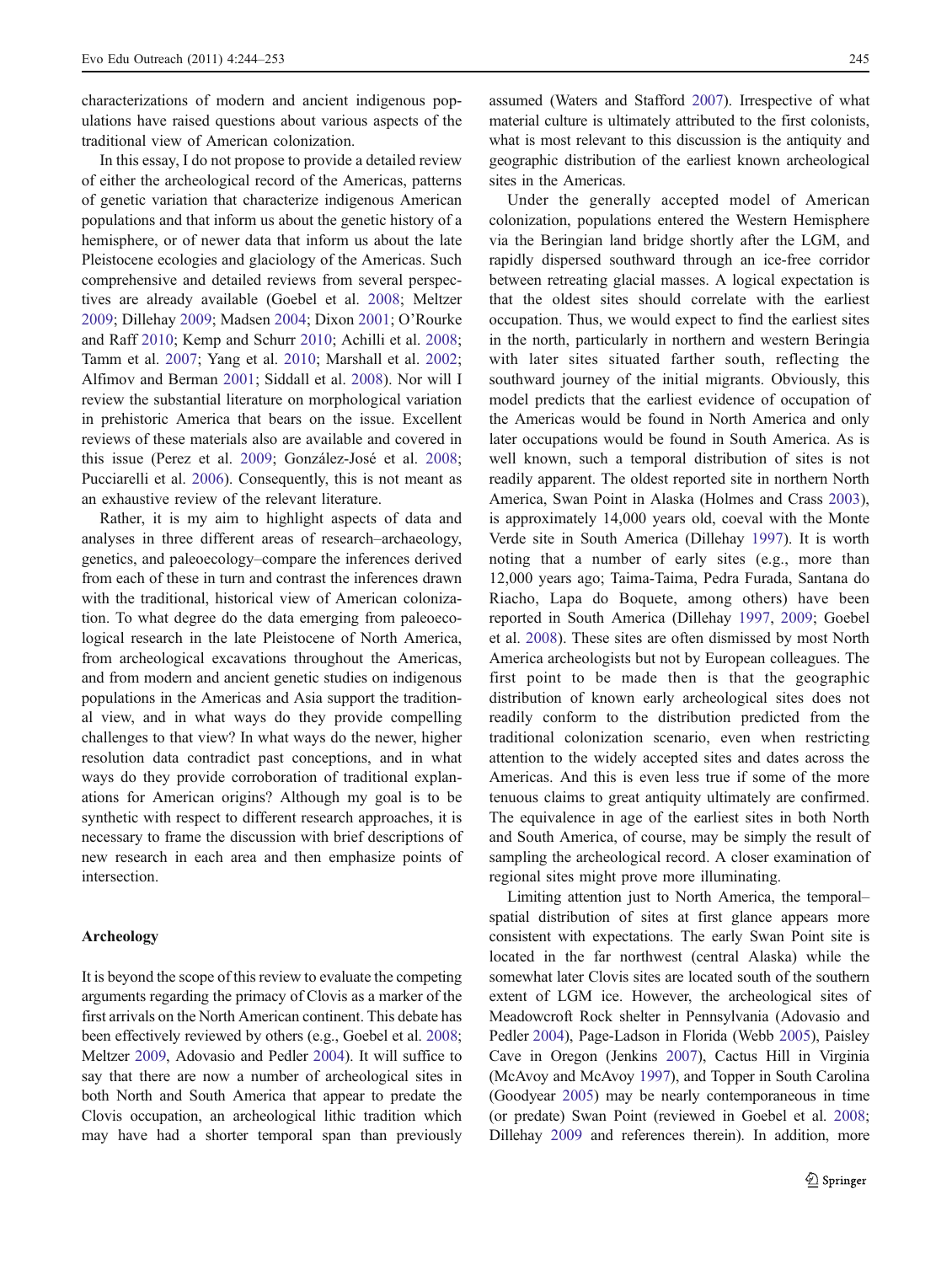equivocal and controversial sites such as Hebior and Schaefer (Joyce [2006\)](#page-8-0) also appear to predate Swan Point and are located at the southern margin of the Laurentide ice sheet in the interior of the continent. Such sites suggest, if ultimately confirmed as early human activity areas (Goebel et al. [2008\)](#page-8-0), that human populations were widely distributed throughout much of North America prior to, or coincident with, the opening of an ice-free corridor that would have served as a conduit for human migration. Does this distribution of sites in time and space provide evidence to support or reject the traditional model of American colonization? On its face, the broad distribution of sites across both North and South America would seem to provide evidence against a late entry with rapid colonization. While a number of simulation studies (Anderson and Gillam [2000](#page-7-0); Surovell [2000;](#page-9-0) Moore [2001](#page-9-0); Hazelwood and Steele [2003](#page-8-0)) demonstrate that such a rapid dispersal across the landscape is theoretically feasible, alternative simulation models yield divergent views on what demographic model best accommodates the rapid demographic growth necessarily associated with concomitant rapid migration. Moreover, the alternative simulations are also not concordant with respect to underlying assumptions about the viability of small founding populations, requirements for founding population sizes, migration rates, etc. (Moore and Moseley [2001](#page-9-0); Anderson and Gillam [2001](#page-7-0)). Despite the differences between alternative modeling strategies, such analyses can be quite useful in making predictions about how archeological or genetic research might proceed to test critical aspects of alternative model predictions. In my view, this development has yet to be brought to fruition. Rather, to many, the results of alternative modeling strategies seem to serve to bolster convictions regarding competing colonization models, rather than stimulating direct tests of those models.

An equally interesting and important observation is one that has been well known for some time. The highest density of the distinctive fluted points that define the Clovis tradition is in the eastern United States, essentially along the flanks of the Appalachian mountain range spanning the eastern seaboard (Anderson and Gillam [2000\)](#page-7-0). Why this geographical distribution obtains for this early tool tradition is not clear, but one plausible explanation is that artifact density is correlated with population density. Is the standard colonization model consistent with the development of high population density early in the colonization process on the east coast rather than at a Midwestern point of entry? Anderson and Gillam's simulations ([2000](#page-7-0)) suggest that such a density could be achieved 1,000–2,000 years after initial entry if the colonization was by a "leap-frog" process (long distance population movement subsequent to population fission) rather than the usually assumed "wave-of-advance" model (a continuum-based model incorporating reproduction, mortality, and dispersal parameters), originally proposed by Fisher ([1937\)](#page-8-0) to describe the wave-of-advance of an advantageous allele in population genetics. However, this contrast has not been effectively tested to date. The answer to such a question requires demographic information or demographic inferences that are often beyond the resolution of the archeological record. But as Delcourt and Delcourt [\(2004:](#page-7-0)150) observed, "the archeological evidence supports a founding population for Clovis people that arrived first along the Coastal Atlantic Seaboard…(and) dispersed westward. Whether or not this model is correct, a dilemma still remains. Where was the source of founding populations for Clovis people?" It is possible that alternative approaches to inferring prehistoric demography and population origins may come from alternative data and analytical approaches.

### The Genetic Record

With a few exceptions (Wang et al. [2007](#page-9-0); Schroeder et al. [2009](#page-9-0); Yang et al. [2010](#page-9-0)), knowledge of the extent and patterning of genetic variation among Native American populations derives from mitochondrial DNA diversity. It is well documented that five major mtDNA haplogroups characterize indigenous American populations. Based on recent whole mtDNA sequences in modern samples, the five founding haplogroups have been expanded to at least 15 founding lineages (Perego et al. [2010\)](#page-9-0). Even with this number of founding haplotypes in the Americas, Native American populations are characterized by a reduced level of genetic variation compared to other continental populations. This perceived reduction in variation has been assumed to reflect a bottleneck and subsequent reduction in genetic variation at founding. But even here, the signal of reduced genetic variation is somewhat equivocal and the inferences to be drawn from it are not entirely obvious. While the number of mitochondrial types seen in the Americas is reduced relative to global variation, Ward et al. [\(1991](#page-9-0)) observed early that sequence variation within groups showed no sign of reduced variation or of a bottleneck. This is somewhat surprising since it might be expected that some reduction in variation would accompany the dramatic reduction in population size that occurred at contact in many populations throughout the Americas. Indeed, it is difficult to determine whether the observed reduction in nuclear variation (circa 7%, Wang et al. [2007\)](#page-9-0) is the result of a bottleneck at initial colonization or the result of demographic collapse at contact. In any event, the reduction in genetic variation in Native American populations is not as dramatic as often portrayed for either the nuclear genome or mtDNA sequence diversity, although the reduced number of mtDNA haplogroups does appear significant.

Ancient DNA studies may also shed some light on the demographic factors associated with the origin of reduced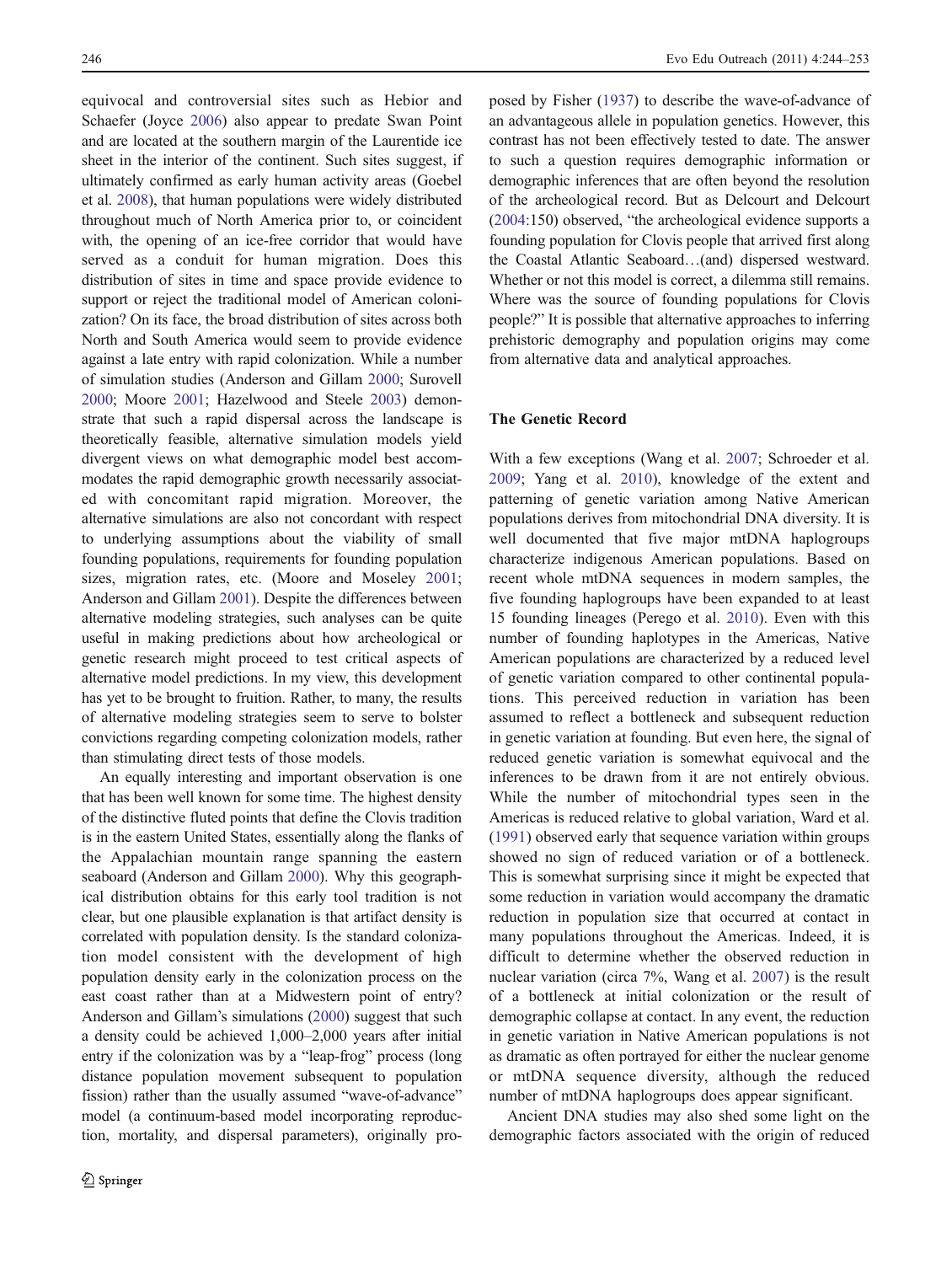genetic diversity in the Americas. A decade ago, O'Rourke et al. [\(2000](#page-9-0)) examined the few population-based aDNA studies conducted in the Americas to that time  $(n=6)$  and found that (1) the strong geographic structure apparent in modern populations appeared to be present in the ancient populations studied as well and (2) the diversity observed in the ancient samples was essentially equivalent to the modern populations, at least as measured by nucleotide diversity. More recently, Raff et al. [\(2011](#page-9-0)) reexamined this issue by examining over 60 aDNA studies conducted throughout the Americas, the majority based on hypervariable segment (HVSI) sequence data. They note that the signal of geographic structure is still strongly evident in the expanded ancient sample, indicating that the geographic structure that characterizes Native American populations was established several thousands of years ago, based on the antiquity of samples studied genetically. They also note that while nucleotide diversity is low in the ancient samples (comparable to modern population studies), sequence diversity is not reduced and is also comparable to that found in contemporary populations. Thus, the genetic signal for a founding bottleneck, at least with respect to mtDNA is not as clear as often assumed. It is relevant here to observe that Marchani et al. [\(2007](#page-8-0)) documented that a reduction in mtDNA haplogroup number can occur over fairly short time frames without extreme reductions in population size or lengthy durations of population size reduction. The conditions under which this result may obtain include a highly geographically structured series of populations and sufficient isolation between them to facilitate local drift.

More recently, Gilbert et al. [\(2008](#page-8-0)) provided aDNA evidence for human occupation at Paisley Caves in southern Oregon. Based on aDNA extracted from six presumed human coprolites, Gilbert et al. ([2008\)](#page-8-0) identified Native American mtDNA haplogroups A2 and B2, with an age range of approximately 6,500–12,400 thousand years ago (kya). The aDNA results were confirmed in a separate laboratory, and the dates indicate human presence in the Pacific Northwest prior to the development of Clovis further to the south and east. These results have been questioned (Poinar et al. [2009](#page-9-0); Goldberg et al. [2009](#page-8-0)), although the original authors have responded to the critiques (Gilbert et al. [2009](#page-8-0)). At present, the results appear to be authentic, certainly cannot be dismissed out of hand, and indicate an early date for human occupation of midlatitude North America.

Similarly, Kemp et al. [\(2007\)](#page-8-0) reported the aDNA analysis of human remains from the over 10,500 year-old On-Your-Knees Cave site. This individual was found to be mtDNA haplogroup D4h3, a fairly rare haplogroup in the Americas that is nearly limited to Pacific Coastal populations. It is more common in South American populations,

and its distribution, including the early occurrence in North America at On-Your-Knees Cave, was instrumental in leading Perego et al. [\(2009](#page-9-0)) to postulate two independent migration routes into the Americas fairly early. The coastal distribution of D4h3 was seen as consistent with coastal refugia models of migration during the LGM. It is worth noting that the results of these two aDNA studies provided evidence for the presence of three of the five major Native American haplogroups early in prehistory and are therefore consistent with the inference of Raff et al. [\(2011\)](#page-9-0) that mtDNA diversity was present and geographically structured early in the colonization process. Smith et al. ([2005](#page-9-0)) assayed mtDNA variation in all of the oldest human remains available for study (e.g., most samples over 7,500 years in age) and found that all of the major mtDNA haplogroups were present except for haplogroup X, confirming the range of mitochondrial diversity early in American populations. The aDNA data are still insufficient to comment on relative population sizes at these times in prehistory.

In a recent series of papers (Tamm et al. [2007](#page-9-0); Kitchen et al. [2008](#page-8-0); Mulligan et al. [2008](#page-9-0)), a new and innovative model of American colonization was proposed based on a Bayesian analysis (a statistical approach that permits inference from both data and prior information through conditional probabilities) of genetic variation in Native American populations, the Beringian Pause model. Under this model, a population from Asia migrates onto the Beringian land bridge immediately prior to, or during, the LGM and remains there until retreat of glacial masses opens a corridor east of the Rocky Mountains permitting a southward migration into the interior of an uninhabited continent. According to this model, a stable, or perhaps growing, population existed in central Beringia for 7,000– 15,000 years prior to the southern dispersal of 1,000–2,000 colonists. This is an important set of analyses and inferences partly because of the sophistication of the methods employed, as well as the amount of genetic data used to model the "pause" and subsequent colonization.

But it also raises questions. If a resident population existed in central Beringia for several thousands of years prior to migrating to the interior of the continent, there is surprisingly little archeological evidence of it. There is also another issue that has yet to be adequately addressed. If the Native American gene pool differentiated during an isolated pause in Beringia, we must expect that all of the founding mtDNA haplotypes were present at polymorphic frequencies in this source population. Yet only haplotypes associated with haplogroups A and D are present in this core area today, and as far as ancient DNA data can speak to the issue, it has been so for a very long time (Raff et al. [2011\)](#page-9-0). What demographic scenario can account for the absence of the majority of founding haplotypes in the core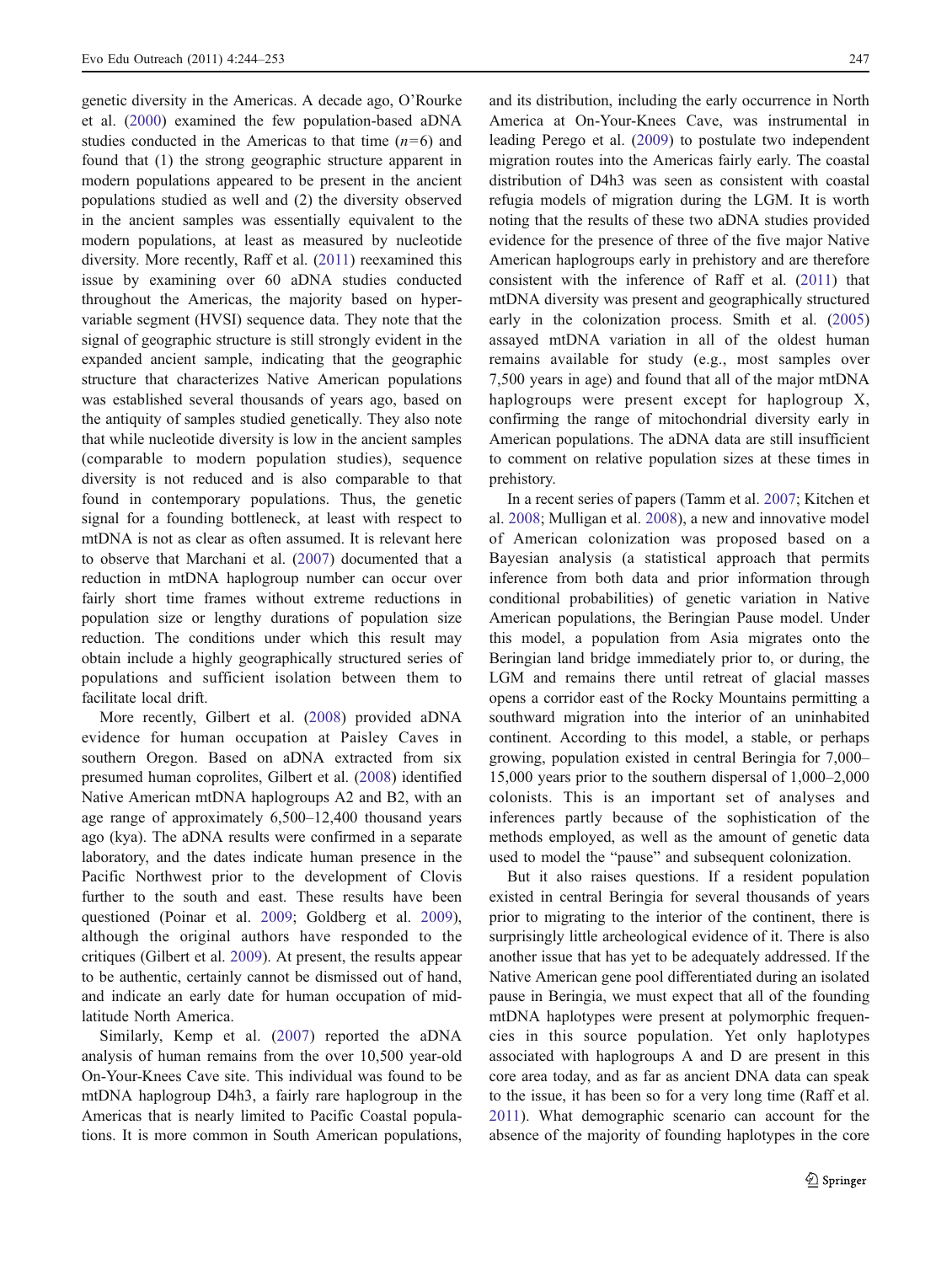area of the proposed source population? Such a result is counter, for example, to the logic offered by many geneticists for a source population in southern Siberia or Mongolia on the grounds that it is that geographic region in Asia where the majority of mtDNA haplogroups most closely related to Native American ones are found at moderate frequencies (Merriwether et al. [1996](#page-8-0); Kolman et al. [1996\)](#page-8-0).

An additional concern is the size and rate of migration of such a single population colonization model. Using forward simulation, Fix [\(2002\)](#page-8-0) argued that the observed geographic pattern of population differentiation in mtDNA haplotypes, as measured by  $F_{\text{st}}$ , could not be recovered if the colonization was accomplished by a single migrant population after the LGM. However, an earlier colonization, which provides additional time for population differentiation to accrue or a separate coastal migration, was sufficient to account for the observed  $F_{st}$  values among contemporary Native American populations (Fix [2005](#page-8-0)). This result suggests that there was insufficient time from the end of the LGM for a single population to disperse and differentiate to the degree necessary to account for the modern geographic structure of mtDNA haplogroup frequencies. In this regard, the result of Fix's colonization simulation based on mtDNA data (2003) is not concordant with the simulations of colonization based on archeological data (Anderson and Gillam [2000](#page-7-0); Surovell [2000\)](#page-9-0). It is useful to recall that there is evidence that the striking geographic structure in mtDNA haplogroup frequencies in the Americas was established several thousand years before present (O'Rourke et al. [2000](#page-9-0); Raff et al. [2011](#page-9-0)), shortening even more the temporal span over which such differentiation must have developed if it is constrained by the terminal LGM; presumably further weakening the argument for a single, late colonizing population as the primary source for later Native American populations (Volodko et al. [2008\)](#page-9-0).

For a time, it appeared that the Bayesian skyline plot of population size and population growth, that provided support for the Beringian Pause model, was replicated and confirmed in a statistical analysis of radiocarbon dates of Eurasian and Beringian archeological sites. Hamilton and Buchanan [\(2010\)](#page-8-0) used diffusion methods to study the age range and geographical distribution of archeological sites to infer two periods of dramatic population growth (expansion) that correlated with the two periods of growth inferred by Kitchen et al. ([2008](#page-8-0)) based on mtDNA sequence data. One occurred during an early period of Asian residency and slow movement eastward, and a subsequent one was inferred that correlated with the rapid dispersal and population growth during the migration into the interior of North America at the end of the LGM. However, it became clear that some errors of classification of the samples in the original genetic analysis required correction Fagundes et al. [\(2008a](#page-8-0)), and a

subsequent analysis (Mulligan et al. [2008\)](#page-9-0) using a corrected and expanded Native American genetic dataset revealed only a single period of population growth, coincident with the end of the LGM. This result implied that the Beringian population must have remained small throughout its period of residence, which is more consistent with the archeological record, but is more problematic for maintenance of adequate genetic variation to characterize the subsequent founding population of the Americas. In any event, it appears once again that the genetic and archeological data and analyses are discordant with respect to key elements of early demographic parameters of colonizing populations.

Finally, it is necessary to consider briefly coalescent estimates for the "origin" of mtDNA lineages. A large number of investigators have examined mtDNA sequence diversity, both for the HVSI and for whole mtDNA genomes, and have estimated the coalescent of these lineages. Most such estimates are in the 14,000–18,000 year range, implying that this is the time frame when all of the Native American mtDNA haplogroups became distinct from their Asian ancestral lineages. Two cautions need to be mentioned. First, although these coalescent estimates are sometimes assumed to represent colonization times, there is in fact, no geographic information contained in them. Thus, where the populations were located at the time of coalescence is open to speculation. Almost assuredly, they were not yet in the Americas, since all founding haplotypes are essentially unique to American populations (although closely related to Asian ancestral lineages), yet are widely distributed in the Americas. The location of ancestral populations at the time of coalescence could be in Beringia (during the pause?), farther west in northeast Siberia, or even in the earlier hypothesized ancestral region of southcentral Siberia/northern Mongolia. If the ancestral population was sufficiently isolated, it could have remained in its location for a long period of time before descendants entered the American landscape. Under this view, the uniformity of coalescent dates near the end of the LGM would seem to support a late, single population colonization model.

The second caution, however, calls into question the reliability of dating coalescent events. Cox [\(2008](#page-7-0)) showed convincingly that when coalescent estimates are based on the rho (ρ) statistic, they are subject to a systematic bias. This statistic is the mean number of polymorphisms (e.g., base substitutions) observed across a number of independent lineages, weighted by sample size, that derive from a genealogically defined common ancestor. Under conditions of subdivision, geographic structure, rapid growth, etc. (demographic characteristics describing early colonizing populations), the coalescent estimates are generally, but not always, underestimates of the true coalescent dates. A majority of mtDNA coalescent estimates have been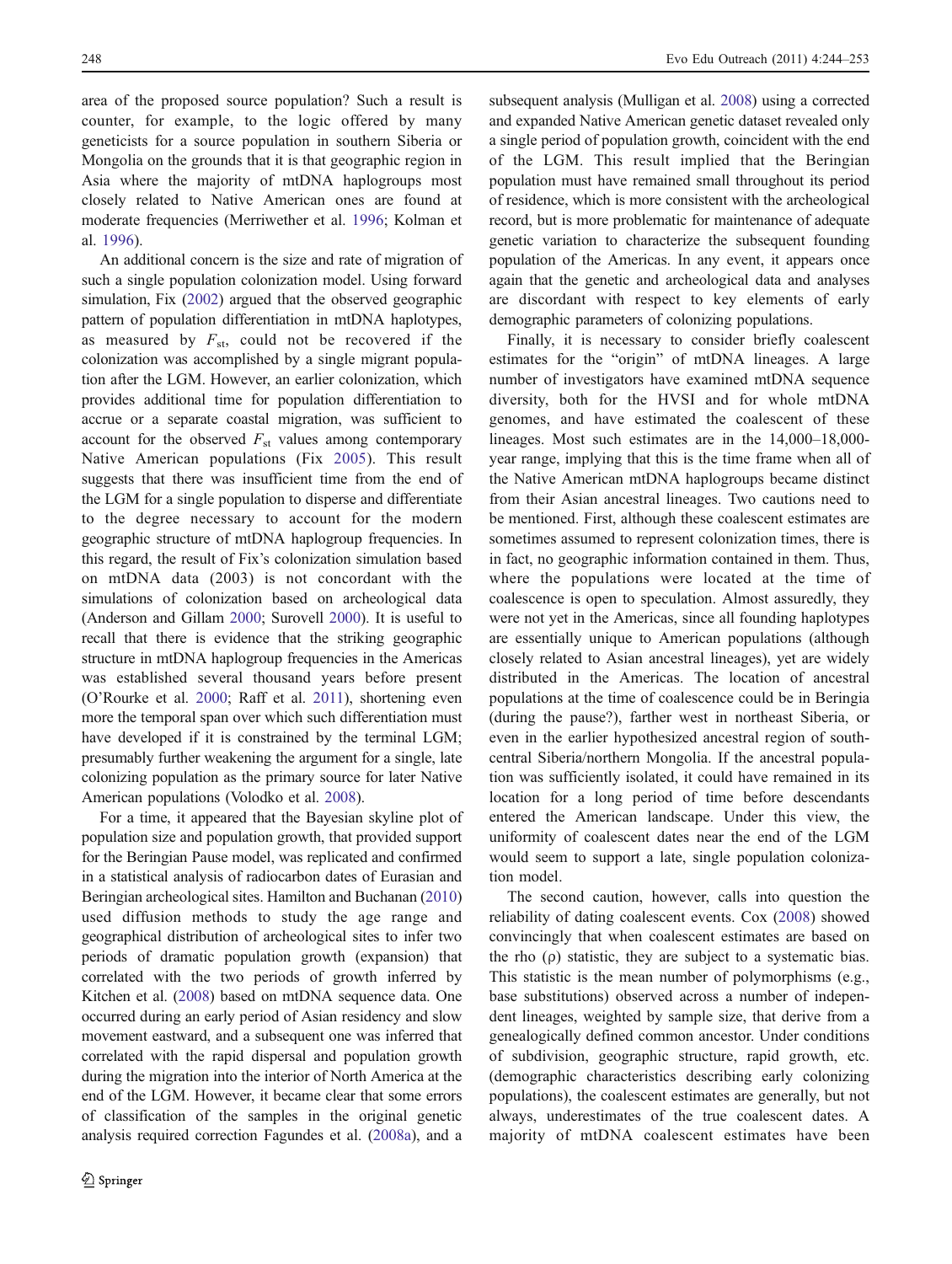obtained using the rho statistic and may likely, therefore, be underestimates of the real time frame for the origin of the Native American gene pool and should be considered minimum estimates. In many simulations (Cox [2008](#page-7-0)), the real coalescent value was actually outside the 95% CI of the estimate, suggesting that we should reevaluate both the accuracy and significance of most coalescent estimates. It is no longer clear that they so strongly support a late entry and dispersal model for American colonization. Indeed, several investigators have obtained estimates in the 20,000–30,000 year range (Forster et al. [1996;](#page-8-0) Torroni et al. [1994](#page-9-0); Bonatto and Salzano [1997](#page-7-0); Volodko et al. [2008](#page-9-0)), reviewed in Goebel et al. [\(2008](#page-8-0)).

## Paleoecology

#### The Last Glacial Maximum

Reconstruction of past environments, through which migrants must have lived and transited, is crucial to the context of colonization models. In the case of the initial colonization of the Americas, this often means the timing and placement of glacial ice sheets during the LGM. Our knowledge of the development, duration, and demise of continental ice during the LGM has been refined considerably in recent years but is still far less precise than we often assume, based as it is on estimations from diverse predictive models of climate and climate change (Mason et al. [2001](#page-8-0)).

The traditional view is that two large continental glaciers, the Cordilleran and Laurentide, covered all of northern North America until the end of the LGM, approximately 14,000 before present (BP). The retreat of these glacial masses opened a corridor between them at the end of the LGM through which the earliest migrants moved to colonize the rest of the hemisphere. In this view, extension of the Laurentide ice sheet to the northeast constituted the Innuitian ice sheet that made the North American glacial masses continuous with the Greenland ice sheet, effectively sealing the Americas from Asia for several millennia. The traditional "Clovis first" model, the genetic-based "Beringian Pause" model, and indeed any late, single entry colonization model relies on the presumed impermeability of the North American glacial masses until the end of the LGM.

There is evidence, however, that the North American glacial masses during the LGM may have been less monolithic and somewhat more porous to human transit, at least at the margins (both temporally and geographically), than generally assumed. The traditional view of the placement of ice during the LGM derived in large measure from the landmark Climate: Long range Investigation, Mapping, and Prediction (CLIMAP) project of the late

1970s and early 1980s that estimated ice extent from observations on sea surface temperatures, glacial ice, and albedo (CLIMAP [1981,](#page-7-0) Denton and Hughes [1981](#page-7-0)). CLIMAP models included both a maximum and minimum model of glacial extent; the former was associated with a sea level decline at LGM of 163 meters while the minimum model predicted a sea level decline of 127 meters (Denton and Hughes [1981\)](#page-7-0). More recent work on sea level fluctuations indicates a maximum sea level drop of circa 130 meters (Clark and Mix [2002;](#page-7-0) Dyke et al. [2002\)](#page-8-0), suggesting that the CLIMAP minimum ice model is more consistent with observed sea level variation during the LGM. But most discussions and illustrations of the North American ice sheets characterize the more extensive glacial development associated with the maximum CLIMAP model. Moreover, a majority of paleoecological records show a drastic drop in sea level prior to 25 kya, with most of the rest of sea level decline by 20 kya. Thus, most of the decline in sea level occurred prior to the LGM. This result is important to the colonization debate for several reasons, not least of which is an emergence of an expanded coastal plain prior to the maximum growth of continental glaciers.

The assumption that the North American glacial masses grew and declined in tandem is less tenable than it once was. Dyke et al. ([2002\)](#page-8-0) reconstructed the development of the Laurentide ice sheet, and concluded that while it was initiated prior to 25,000 radiocarbon years  $(^{14}C)$  BP, it reached its continental maximum in the northwest, northeast and south by  $23,000^{14}$ C BP, but not until  $20,000^{14}$ C BP in the southwest and far north. Thus, the approach of the Laurentide ice sheet to the growing Cordilleran ice mass was later than typically assumed. Moreover, these investigators suggest that the glaciations of the northern arctic archipelago (the Innuitian ice sheet) developed later in the glacial cycle, and there is some ambiguity as to whether it completely covered all landmasses in the region. There is little evidence, for example, for glacial ice along stretches of the Central Canadian arctic coast. While the southern portion of Baffin Island appears to have been fully glaciated (Dyke et al. [2002;](#page-8-0) Clark and Mix [2002](#page-7-0)), the record for the northern portion of the island is less clear, with coastal uplands north of Cumberland Sound apparently remaining ice free, except for glaciers moving down fjords (Miller et al. [2002](#page-9-0), but see Dyke [2004](#page-7-0)). Moreover, the somewhat later development of the Cordilleran glacier (after 19,000–20,000 years ago) suggests that interior terrain between the two continental glaciers may have remained open longer than generally assumed in the north, with the late LGM appearance of the ice-free corridor in the south preceding that in the north (Dyke [2004\)](#page-7-0). Some simulations have also suggested that the coalescence of the two large continental glaciers was not continuous but intermittent, with interior refugia persisting throughout the LGM (Barendregt and Duk-Rodkin [2004;](#page-7-0)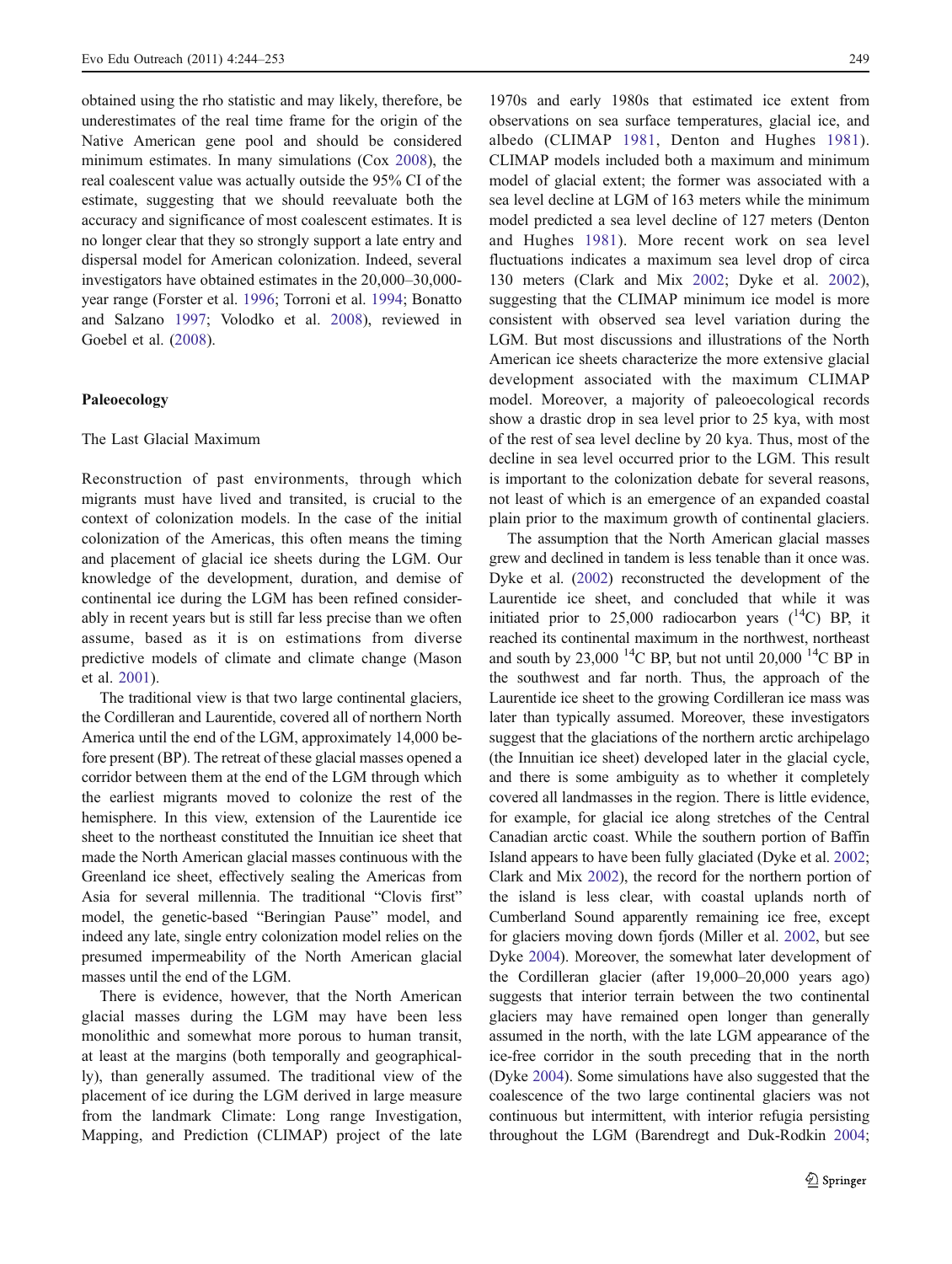Catto et al. [1996\)](#page-7-0). This is relevant to colonization models as it raises the possibility that both coastal and interior routes of travel around or through glacial masses may have been possible until after 20,000  $_{14}C$  BP. If the origin of the Native American gene pool actually dates to a time period earlier than the oft-cited 18–14 kya, then migrants may well have had multiple points of entry to the Americas at an appropriate time prior to the LGM. If eastern Baffin Island escaped Late Wisconsinan glaciation (Dyke et al. [2002](#page-8-0); Miller et al. [2002](#page-9-0)), then alternative routes into the Americas may well have been available throughout the LGM (e.g., O'Rourke and Raff [2010](#page-9-0)).

The possibility that ice edge margins in the high arctic and along the west coast of the Cordilleran glacial mass (or even in the interior) were discontinuous supports the hypothesis that glacial refugia existed, at least for some periods of the LGM, in both regions. Such refugia are compatible with human occupation. There is little current evidence for human occupation in the high arctic of Canada during the LGM, but a wealth of data on other species confirms that biotically rich refugia existed in the area and could have provided some resource patches for human populations (Shafer et al. [2010;](#page-9-0) Rock ptarmigan, Holder et al. [1999;](#page-8-0) arctic grayling, Stamford and Taylor [2004](#page-9-0); collared lemming, Federov and Stenseth [2002\)](#page-8-0). The Northwest Coast refugia are better documented (e.g., Haida Gwaii) and have been instrumental in recent suggestions for an early coastal migration route to the west coast of the Americas (Dixon [1999;](#page-7-0) Kemp et al. [2007;](#page-8-0) Dillehay et al. [2008,](#page-7-0) Erlandson et al. [2011\)](#page-8-0), an archeological perspective supported by several genetic studies (e.g., Fix [2002](#page-8-0); [2005](#page-8-0); Fagundes et al. [2008a,](#page-8-0) [b](#page-8-0)). Loehr et al. [\(2006](#page-8-0)) also inferred evidence for two interior refugia between the Corilleran and Laurentide ice sheets from mtDNA sequence data from two species of mountain sheep, supporting the lack of continuous glacier coalescence postulated by Barendregt and Duk-Rodkin [\(2004](#page-7-0)) and Catto et al. ([1996](#page-7-0)).

It is also worth noting in this context that there is little evidence for the presence of glaciers in northern Siberia during the last glacial advance except west of Novya Zemlya and at the tip of the Taimyr peninsula associated with the Fenno-Scandian ice sheet, and some glacial development in the Verkoyask Mountains of northeast Siberia (Mangerud et al. [2002](#page-8-0), but see Grosswald and Hughes [2002\)](#page-8-0). Thus, glacial ice was not a particular impediment to human travel in the Siberian arctic during the LGM. It is obvious that people were exploiting arctic coastal, or near-coastal, resources early on, with archeological sites dating to between 30,000 and 40,000 years ago in the Russian arctic (e.g., Pitulko et al. [2004](#page-9-0); Pavlov et al. [2001](#page-9-0)). Nevertheless, archeological evidence for human occupation of interior northeast Siberia from the onset of the LGM over 25 kya until initiation of glacial retreats is

effectively absent (Goebel et al. [2003](#page-8-0)). This suggests that an interior population for the source of the Beringian Pause population is also absent, or nearly so, from the geographic region where we might expect to find it.

#### Pathogens as Human Proxies

An independent line of evidence that might contribute to our knowledge of human migrations to the Western Hemisphere comes from obligate human pathogens. The distribution of such organisms in modern populations should reflect their origin and colonization of new areas as much as their human hosts. Falush et al. ([2003](#page-8-0)) examined DNA sequence diversity in a series of housekeeping and virulence genes in a global collection of Helicobacter pylori isolates. H. pylori is a Gram-negative bacterium that colonizes the human gut. Often a benign pathogen, H. pylori is also associated with increased risk of stomach ulcers and cancer in some individuals. Unsurprisingly, sequence analysis of H. pylori among Native American samples reveals close phylogenetic association with East Asian lineages of the bacterium, reflecting the origin of this pathogen in the Americas coincident with colonization of the Americas from Asia (see also Moodley and Linz [2009\)](#page-9-0). Unlike the case in other colonizing populations (e.g., Polynesians), the sequence diversity in Native American colonies of H. pylori shows no evidence for the effect of drift (Falush et al. [2003\)](#page-8-0), i.e., no reduction in variation due to founder effect. Rather, the authors suggest that the genetic evidence from H. pylori in the Western Hemisphere indicates that either the bacterium accompanied large numbers of colonizing Native Americans (including Eskimo/Inuits) or was independently introduced on numerous occasions. Either scenario is consistent with the exclusive origin of Native Americans from an Asian source but inconsistent with a small, single founding population.

#### Summary and Conclusions

Accumulating evidence suggests that the first migrants to the Americas may have arrived via multiple routes and at different times—before, during, and immediately after the LGM—rather than as a single, small colonizing population. The precise timing of any of these migration events, exact geographic routes followed, or even size of individual colonizing groups remains obscure. It seems clear that population size for any individual migrant group was small, but collectively it may not have been. Thus, estimating a founding population size is less precise than often presumed. Many estimates of interest with respect to colonization (population size and time of migration) derive from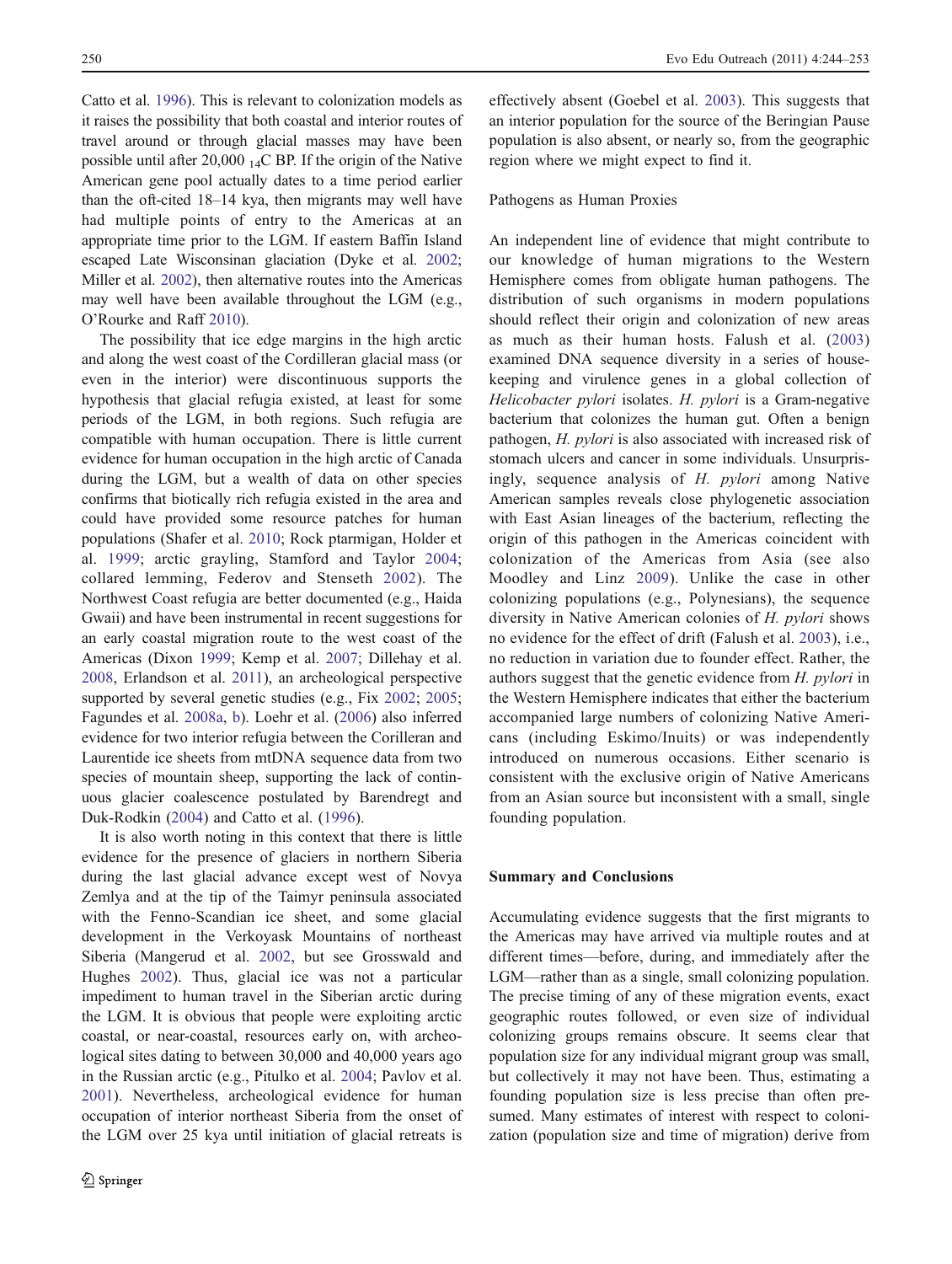<span id="page-7-0"></span>sophisticated models in genetics, archeology, demography or climatology, and the accuracy of the estimates is closely linked to the assumptions and parameters of the generating model. Subtle changes to model parameters can yield widely divergent estimates from the same data (Hey [2005](#page-8-0); Kitchen et al. [2008\)](#page-8-0). Similarly, estimation of timing of the origin of the Native American genome requires careful attention to both estimation methods (e.g., Cox 2008) and calibration of molecular evolution rates (Ho and Endicott [2008;](#page-8-0) Endicott and Ho [2008](#page-8-0); Fagundes et al. [2008b](#page-8-0); Henn et al. [2008\)](#page-8-0). Given the greater resolution afforded especially by the expanding molecular genetic record of Native American populations, it is still not clear that we can distinguish between a single founding population and several founding groups that derive from a common source population.

The past decade has seen an avalanche of new data from archeology, genetics, phylogeography, and paleoecology that has provided challenges to our traditional view of American colonization. That new data challenges old inferences does not mean our older conceptions are entirely incorrect. Rather, I suggest that some older views are in need of revision and some of the newer and more provocative results and inferences drawn from them require confirmation from other lines of evidence. We should be particularly attentive to the propensity to draw firm conclusions from only a single perspective or data array. Many of our traditional–some would say cherished–belifs about source, timing, and routes of migrants to the Western Hemisphere should properly be viewed as hypotheses to be rigorously tested rather than received wisdom. New data from sources unavailable in previous decades is rapidly accumulating in fields as diverse as human and nonhuman genetic diversity, isotope analyses, archeology and paleoecology, such that powerful tests of these hypotheses are now, or soon will be, directly testable. This is not a trivial academic exercise. Many of the more high-profile problems in human evolution relate to the types of migration models and underlying data discussed in this issue—early human dispersal from Africa and the subsequent colonization of the remaining inhabited continents. Identifying and quantifying rates of admixture between colonizing modern humans and resident archaic populations is also of considerable interest. As the last major continents to be colonized by modern humans, without the complication of early admixture with existing populations, and with enviable archeological, genetic, and environmental records, the Americas are the best test case for identifying signatures of colonization, settlement, population growth, and subsequent dispersal. If we are unable to clearly identify signals of such events here, we have little power to convince ourselves or others that we can do so reliably in earlier contexts. Fortunately, in my view, both the data and analytical tools have been refined in recent years to mount

a more complex and nuanced examination of American colonization. We are on the cusp of a new horizon with respect to our understanding of the circumstances of origin of the first Americans.

### References

- Achilli A, Perego UA, Bravi CM, Coble MD, Kong QP, Woodward SR, et al. The phylogeny of the four Pan-American mtDNA haplogroups: implications for evolutionary and disease studies. PLoS ONE. 2008;3:e1764.
- Adovasio JM, Pedler DR. Pre-Clovis sites and their implications for human occupation before the Last Glacial Maximum. In: Madsen DM, editor. Entering America: Northeast Asia and Beringia before the Last Glacial Maximum. Salt Lake City: Univ. of Utah Press; 2004. p. 139–58.
- Alfimov AV, Berman DI. Beringian climate during the Late Pleistocene and Holocene. Quat Sci Rev. 2001;20:127–34.
- Anderson DG, Gillam JC. Paleoindian colonization of the Americas: implications from an examination of physiography, demography, and artifact distribution. Am Antiq. 2000;65:43–66.
- Anderson DG, Gillam JC. Paleoindian interaction and mating networks: reply to Moore and Moseley. Am Antiq. 2001;66:530–5.
- Barendregt RW, Duk-Rodkin A. Chronology and extent of Late Cenozoic ice sheets in North America: a magnetostratigraphic assessment. In: Ehlers J, Gibbard PL, editors. Quaternary glaciations—extent and chronology, part II. Amsterdam: Elsevier; 2004. p. 1–7.
- Bonatto SL, Salzano FM. Diversity and age of the four major mtDNA haplogroups, and their implications for the peopling of the New World. Am J Hum Genet. 1997;61(6):1413–23.
- Catto NR, Liverman DGE, Bobrowsky PT, Rutter N. Laurentide, Cordilleran, and Montane glaciation in the Western Peace River— Grande Prarie Region, Alberta and British Columbia, Canada. Quat Int. 1996;32:21–32.
- Clark PU, Mix AC. Ice sheets and seal level of the Last Glacial Maximum. Quat Sci Rev. 2002;21:1–7.
- CLIMAP (1981) Seasonal reconstruction of the earth's surface at the last glacial maximum. Geol. Soc. Amer. Map and Chart series, C36.
- Cox MP. Accuracy of molecular dating with the rho statistic: deviations from coalescent expectations under a range of demographic methods. Hum Biol. 2008;80:335–57.
- Delcourt PA, Delcourt HR. Prehistoric Native Americans and ecological change: human ecosystems in eastern North America since the Pleistocene. Cambridge: Cambridge University Press; 2004.
- Denton GH, Hughes TJ, editors. The last great ice sheets. New York: Wiley; 1981.
- Dillehay TD. Monte Verde: a Late Pleistocene settlement in Chile, volume 2, the archaeological context and interpretation. Washington: Smithsonian Institution Press; 1997.
- Dillehay TD. Probing deeper into first American studies. Proc Natl Acad Sci USA. 2009;106:971–8.
- Dillehay TD, Ramírez C, Pino M, Collins MB, Rossen J, Pino-Navarro JD. Monte Verde: seaweed, food, medicine, and the peopling of South America. Science. 2008;320:784–6.
- Dixon EJ. Bones, boats and bison: archaeology and the first colonization of Western North America. Albuquerque: University of New Mexico Press; 1999.
- Dixon EJ. Human colonization of the Americas: timing, technology and process. Quat Sci Rev. 2001;20:277–99.
- Dyke AS. An outline of North American deglaciation with emphasis on central and Northern Canada. In: Ehlers J, Gibbard PL,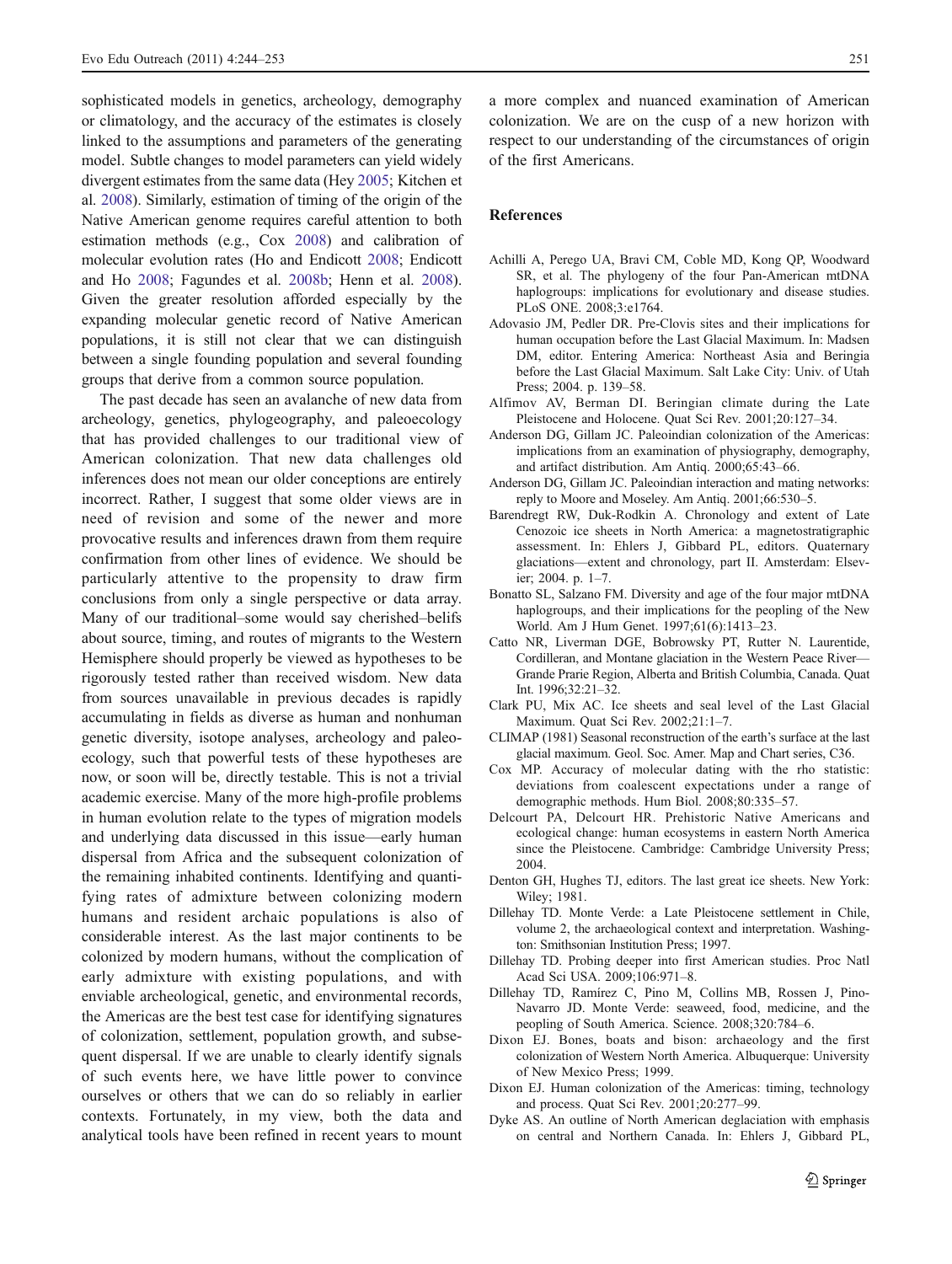<span id="page-8-0"></span>editors. Quaternary glaciations—extent and chronology, part II. Amsterdam: Elsevier; 2004. p. 373–424.

- Dyke AS, Andrews JT, Clark PU, England JH, Miller GH, Shaw J, et al. The Laurentide and Innuitian ice sheets during the Last Glacial Maximum. Quat Sci Rev. 2002;21:9–31.
- Endicott P, Ho SY. A Bayesian evaluation of human mitochondrial substitution rates. Am J Hum Genet. 2008;82:895–902.
- Erlandson JM, Rick TC, Braje TJ, Casperson M, Culleton B, Fulfrost B, et al. Paleoindian seafaring, maritime technologies, and coastal foraging on California's Channel Islands. Science. 2011;331:1181–5.
- Fagundes NJR, Kkanitz R, Eckert R, Valls ACS, Bogo MR, Salzano FM, et al. Mitochondrial population genomics supports a single pre-Clovis origin with a coastal route for the peopling of the Americas. Am J Hum Genet. 2008a;82:583–92.
- Fagundes NJR, Kanitz R, Bonatto SL. Reply to Ho and Endicott. Am J Hum Genet. 2008b;83:127–47.
- Falush D, WirthT LB, Pritchard JK, Stephens M, Kidd M, Blaser MJ, et al. Traces of human migrations in Helicobacter pylori populations. Science. 2003;299:1582–5.
- Fedorov VB, Stenseth NC. Multiple glacial refugia in the North American Arctic: inference from phylogeography of the collared lemming (Dicrostonyx groenlandicus). Proc R Soc Lond B Biol Sci. 2002;269:2071–7.
- Fisher RA. The wave of advance of advantageous genes. Ann Eugen. 1937;7:355–69.
- Fix AG. Colonization models and initial genetic diversity in the Americas. Hum Biol. 2002;74:1–10.
- Fix AG. Rapid deployment of the five founding Amerind mtDNA haplogroups via coastal and riverine colonization. Am J Phys Anthropol. 2005;128:430–6.
- Forster P, Harding R, Torroni A, Bandelt H-J. Origin and evolution of Native American mtDNA variation: a reappraisal. Am J Hum Genet. 1996;59:935–45.
- Gilbert MTP, Jenkins DL, Götherstrom A, Naveran N, Sanchez JJ, et al. DNA from pre-Clovis human coprolites in Oregon, North America. Science. 2008;320:786.
- Gilbert MTP, Jenkins DL, Higham TFG, Rasmussen M, Malmström H, et al. Response to comment by Poinar et al. On "DNA from pre-Clovis human coprolites in Oregon, North America". Science. 2009;325:148b.
- Goebel T, Waters MR, Dikova MA. The archaeology of Ushki Lake, Kamchatka, and the Pleistocene peopling of the Americas. Science. 2003;301:501-5.
- Goebel T, Waters MR, O'Rourke DH. The Late Pleistocene dispersal of modern humans in the Americas. Science. 2008;319:1497– 502.
- Goldberg P, Berna F, Macphail RI. Comment on "DNA from Pre-Clovis human coprolites in Oregon, North America". Science. 2009;325:148c.
- Gonzalez-Jose R, Bortolini MC, Santos FR, Bonatto SL. The peopling of America: craniofacial shape variation on a continental scale and its interpretation from an interdisciplinary view. Am J Phys Anthropol. 2008;137:175–87.
- Goodyear AC (2005) Legacy: South Carolina Institute of Archaeology and Anthropology 9-1/2, 1.
- Grosswald MG, Hughes TJ. The Russian component of an Arctic ice sheet during the Last Glacial Maximum. Quat Sci Rev. 2002;21:121–46.
- Hamilton MJ, Buchanan B. Archaeological support for the three-stage expansion of modern humans across Northeastern Eurasia and into the Americas. PLoS ONE. 2010;5(8):e12472. doi[:10.1371/](http://dx.doi.org/10.1371/journal.pone.0012472) [journal.pone.0012472.](http://dx.doi.org/10.1371/journal.pone.0012472)
- Hazelwood L, Steele J. Spatial dynamics of human dispersals: constraints on modeling and archaeological validation. J Archaeol Sci. 2003;31:669–79.
- Henn BM, Gignoux CR, Feldman MW, Mountain JL. Characterizing the time dependency of human mitochondrial DNA mutation rate estimates. Mol Biol Evol. 2008;26:217–30.
- Hey J. On the number of New World founders: a population genetic portrait of the peopling of the Americas. PLoS Biol. 2005;3(6): e193.
- Ho SY, Endicott P. The crucial role of calibration in molecular date estimates for the peopling of the Americas. Am J Hum Genet. 2008;83:142–6. author reply 146–147.
- Holder K, Montgomerie R, Friesen VL. A test of the glacial refugium hypothesis using patterns of mitochondrial and nuclear DNA sequence variation in rock ptarmigan (Lagopus mutus). Evolution. 1999;53:1936–50.
- Holmes CE and Crass BA (2003) paper presented at the 30th annual meeting of the Alaska Anthropological Association, Fairbanks, 27–29 March.
- Jenkins DL. In: Graf KE, Schmitt DN, editors. Paleoindian or Paleoarchaic? Great Basin human ecology at the Pleistocene/ Holocene transition. Salt Lake City: Univ. of Utah Press; 2007. p. 57–81.
- Joyce DJ. Chronology and new research on the Schaefer mammoth (? Mammuthus primigenius) site, Kenosha County, Wisconsin, USA. Quat Int. 2006;142–143:44–57.
- Kemp BM and Schurr TG. 2010. Ancient and modern genetic variation in the Americas. In Human Variation in the Americas, edited by Benjamin M. Auerbach. Center for Archaeological Investigations, Occasional Paper No. 38.
- Kemp BM, Malhi RS, McDonough J, Bolnick DA, Eshleman JA, et al. Genetic analysis of Early Holocene skeletal remains from Alaska and its implications for the settlement of the Americas. Am J Phys Anthropol. 2007;132:605–21.
- Kitchen A, Miyamoto MM, Mulligan CJ. A three-stage colonization model for the peopling of the Americas. PLoS ONE. 2008;3(2): e1596.
- Kolman C, Sambuughin N, Bermingham E. Mitochondrial DNA analysis of Mongolian populations and implications for the origin of New World founders. Genetics. 1996;142:1321–34.
- Loehr J, Worley K, Grapputo A, Carey J, Veitch A, Coltman DW. Evidence for cryptic glacial refugia from North American mountain sheep mitochondrial DNA. J Evol Biol. 2006;19:419– 30.
- Madsen DB, editor. Entering America: Northeast Asia and Beringia before the Last Glacial Maximum. Salt Lake City: University of Utah Press; 2004.
- Mangerud J, Astakhov V, Svendsen J-I. The extent of the Barents– Kara Ice Sheet during the Last Glacial Maximum. Quatern Sci Rev. 2002;21:111–9.
- Marchani EE, Rogers AR, O'Rourke DH. The Thule migration: rejecting population histories using computer simulation. Am J Phys Anthropol. 2007;131(2):281–4.
- Marshall SJ, James TS, Clarke GKC. North American ice sheet reconstructions at the Last Glacial Maximum. Quat Sci Rev. 2002;21:175–92.
- Mason OK, Bowers PM, Hopkins DM. The early Holocene Milankovitch thermal maximum and humans: adverse conditions for the Denali complex of eastern Beringia. Quat Sci Rev. 2001;20:525–48.
- McAvoy JM and McAvoy LD, eds. (1997) Archaeological investigations of site 44SX202, Cactus Hill, Sussex County, Virginia, Virginia Department of Historic Resources, Research Report Series No. 8, Richmond.
- Meltzer DJ. First peoples in a New World: colonizing Ice Age America. Berkeley: University of California Press; 2009.
- Merriwether DA et al. mtDNA variation indicates Mongolia may have been the source for the founding population of the New World. Am J Hum Genet. 1996;59:204–12.